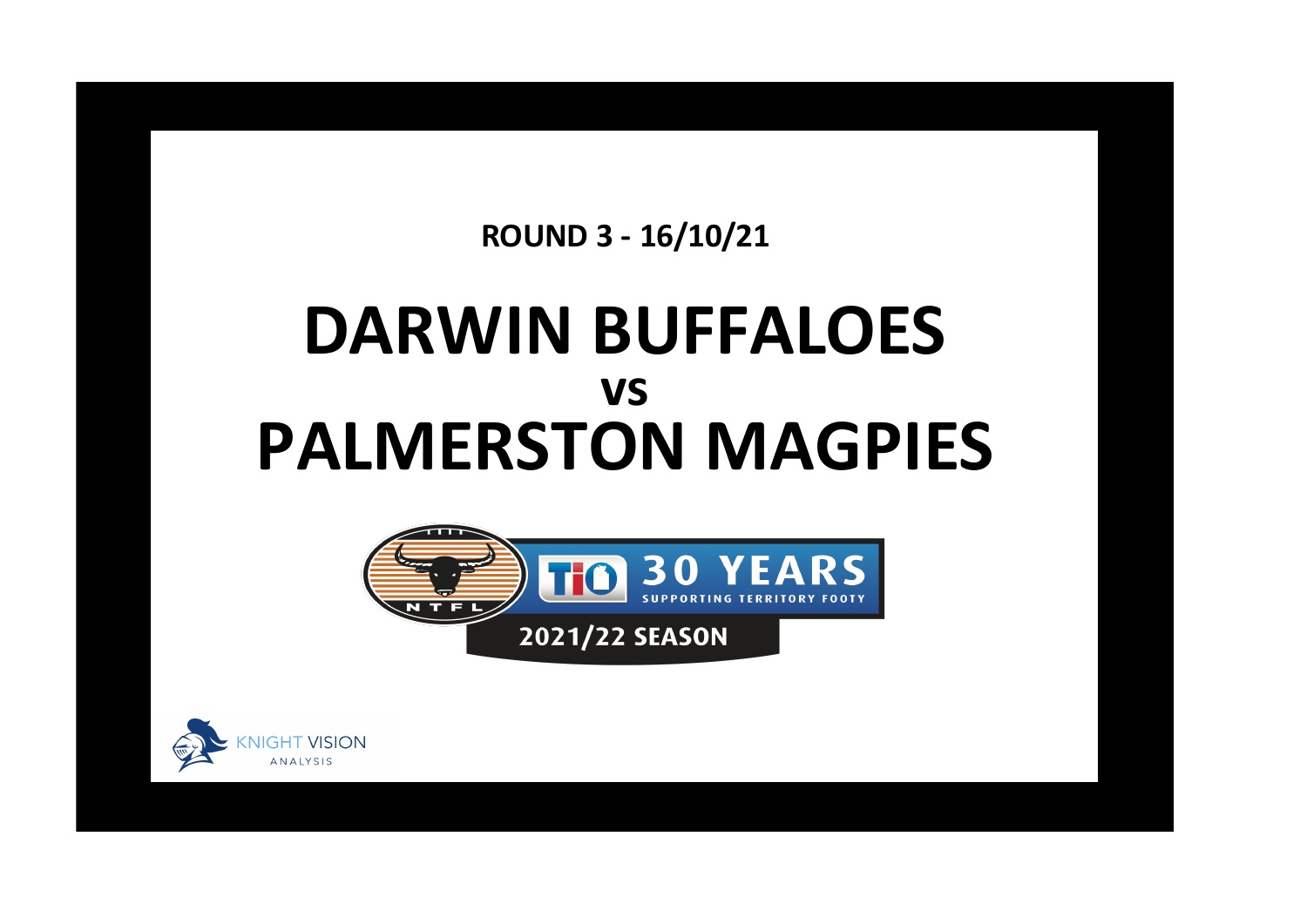|                         | <b>Darwin Buffaloes</b> |                         |                |                         |                          |                | <b>Palmerston Magpies</b> |                |                         |              | <b>Differential</b> |              |                |                |              |              |
|-------------------------|-------------------------|-------------------------|----------------|-------------------------|--------------------------|----------------|---------------------------|----------------|-------------------------|--------------|---------------------|--------------|----------------|----------------|--------------|--------------|
| Q1                      | Q <sub>2</sub>          | Q <sub>3</sub>          | Q4             | <b>TOTAL</b>            |                          | Q1             | Q <sub>2</sub>            | Q <sub>3</sub> | Q4                      | <b>TOTAL</b> |                     | Q1           | Q <sub>2</sub> | Q <sub>3</sub> | Q4           | <b>TOTAL</b> |
| 37                      | 48                      | 35                      | 49             | 169                     | <b>Kicks</b>             | 57             | 45                        | 46             | 50                      | 198          |                     | $-20$        | $+3$           | $-11$          | $-1$         | $-29$        |
| 24                      | 19                      | 25                      | 15             | 83                      | <b>Handballs</b>         | 30             | 16                        | 25             | 27                      | 98           |                     | $-6$         | $+3$           | $\mathbf{0}$   | $-12$        | $-15$        |
| 61                      | 67                      | 60                      | 64             | 252                     | <b>Disposals</b>         | 87             | 61                        | 71             | 77                      | 296          |                     | $-26$        | $+6$           | $-11$          | $-13$        | $-44$        |
| 1.54                    | 2.53                    | 1.40                    | 3.27           | 2.04                    | <b>K:H Ratio</b>         | 1.90           | 2.81                      | 1.84           | 1.85                    | 2.02         |                     | $-0.36$      | $-0.29$        | $-0.44$        | $+1.41$      | $+0.02$      |
| 51%                     | 60%                     | 46%                     | 61%            | 56%                     | Kick Eff. %              | 67%            | 42%                       | 65%            | 66%                     | 61%          |                     | $-15%$       | $+18%$         | $-20%$         | $-5%$        | $-5%$        |
| 79%                     | 68%                     | 84%                     | 87%            | 80%                     | <b>Handball Eff. %</b>   | 93%            | 63%                       | 60%            | 85%                     | 78%          |                     | $-14%$       | $+6%$          | $+24%$         | $+1%$        | $+2%$        |
| 8                       | 9                       | 5                       | 4              | 26                      | <b>Clangers</b>          | 5              | 8                         | 3              | 6                       | 22           |                     | $+3$         | $+1$           | $+2$           | $-2$         | $+4$         |
| 24                      | 27                      | 21                      | 24             | 96                      | <b>Cont. Poss</b>        | 35             | 28                        | 33             | 26                      | 122          |                     | $-11$        | $-1$           | $-12$          | $-2$         | $-26$        |
| 39                      | 39                      | 36                      | 41             | 155                     | <b>Unc. Poss</b>         | 53             | 32                        | 37             | 52                      | 174          |                     | $-14$        | $+7$           | $-1$           | $-11$        | $-19$        |
| 11                      | 17                      | 12                      | 20             | 60                      | <b>Marks</b>             | 18             | 19                        | 21             | 23                      | 81           |                     | $-7$         | $-2$           | $-9$           | $-3$         | $-21$        |
| 9                       | 14                      | 12                      | 18             | 53                      | <b>Unc. Marks</b>        | 16             | 18                        | 19             | 20                      | 73           |                     | $-7$         | $-4$           | $-7$           | $-2$         | $-20$        |
| 2                       | 3                       | $\mathbf 0$             | $\overline{2}$ | $\overline{\mathbf{z}}$ | <b>Cont. Marks</b>       | $\overline{2}$ | 1                         | 2              | 3                       | 8            |                     | $\mathbf{0}$ | $+2$           | $-2$           | $-1$         | $-1$         |
| 0                       | $\overline{2}$          | $\mathbf{1}$            | $\overline{2}$ | 5                       | Int. Marks               | 3              | 5                         | 3              | $\overline{2}$          | 13           |                     | $-3$         | $-3$           | $-2$           | $\mathbf{0}$ | $-8$         |
| 1                       | 4                       | $\mathbf{1}$            | 5              | 11                      | <b>F50 Marks</b>         | 3              | $\mathbf{1}$              | 6              | 1                       | 11           |                     | $-2$         | $+3$           | $-5$           | $+4$         | $\mathbf{0}$ |
| 20                      | 11                      | 19                      | 12             | 62                      | <b>Handball Receives</b> | 26             | 9                         | 14             | 23                      | 72           |                     | $-6$         | $+2$           | $+5$           | $-11$        | $-10$        |
| 17                      | 20                      | 17                      | 18             | 72                      | <b>Groundball Gets</b>   | 29             | 24                        | 28             | 20                      | 101          |                     | $-12$        | $-4$           | $-11$          | $-2$         | $-29$        |
| 5                       | 3                       | 3                       | 5              | 16                      | <b>Hitouts</b>           | $\overline{7}$ | 7                         | 13             | 4                       | 31           |                     | $-2$         | -4             | $-10$          | $+1$         | $-15$        |
| 4                       | 5                       | 6                       | 6              | 21                      | <b>Clearances</b>        | 9              | 7                         | 8              | 4                       | 28           |                     | $-5$         | $-2$           | $-2$           | $+2$         | $-7$         |
| 10                      | 10                      | 14                      | 9              | 43                      | <b>Tackles</b>           | 8              | 8                         | 10             | 9                       | 35           |                     | $+2$         | $+2$           | $+4$           | $\mathbf{0}$ | $+8$         |
| 6                       | 9                       | 7                       | 8              | 30                      | <b>One Percenters</b>    | 5              | 3                         | 4              | $\mathbf{1}$            | 13           |                     | $+1$         | $+6$           | $+3$           | $+7$         | $+17$        |
| 5                       | 3                       | $\overline{\mathbf{3}}$ | 7              | 18                      | <b>Spoils</b>            | 4              | 3                         | $\overline{2}$ | 1                       | 10           |                     | $+1$         | $\mathbf{0}$   | $+1$           | $+6$         | $+8$         |
| 8                       | $\overline{\mathbf{z}}$ | 4                       | 6              | 25                      | <b>Frees For</b>         | 6              | 4                         | 3              | 5                       | 18           |                     | $+2$         | $+3$           | $+1$           | $+1$         | $+7$         |
| 6                       | 4                       | 3                       | 5              | 18                      | <b>Frees Against</b>     | 8              | $\overline{7}$            | 4              | 6                       | 25           |                     | $-2$         | $-3$           | $-1$           | $-1$         | $-7$         |
| 7                       | 10                      | 3                       | 9              | 29                      | <b>Inside 50s</b>        | 15             | 14                        | 11             | 11                      | 51           |                     | $-8$         | $-4$           | $-8$           | $-2$         | $-22$        |
| 9                       | 12                      | $\overline{\mathbf{z}}$ | 9              | 37                      | <b>Rebound 50s</b>       | 5              | 6                         | 3              | $\overline{\mathbf{z}}$ | 21           |                     | $+4$         | $+6$           | $+4$           | $+2$         | $+16$        |
| 43%                     | 40%                     | 0%                      | 78%            | 48%                     | Score / I50 %            | 60%            | 21%                       | 64%            | 55%                     | 49%          |                     | $-17%$       | +19%           | $-64%$         | $+23%$       | $-1%$        |
| $\overline{\mathbf{2}}$ | 3                       | $\mathbf 0$             | $\overline{2}$ | $\overline{\mathbf{z}}$ | <b>Goals</b>             | 6              | $\mathbf{1}$              | 4              | $\overline{2}$          | 13           |                     | $-4$         | $+2$           | $-4$           | $\mathbf 0$  | $-6$         |
| 1                       | 1                       | 0                       | 5              | $\overline{7}$          | <b>Behinds</b>           | 3              | $\overline{2}$            | 3              | 4                       | 12           |                     | $-2$         | $-1$           | $-3$           | $+1$         | $-5$         |
| 13                      | 19                      | 0                       | 17             | 49                      | <b>Score</b>             | 39             | 8                         | 27             | 16                      | 90           |                     | $-26$        | $+11$          | $-27$          | $+1$         | $-41$        |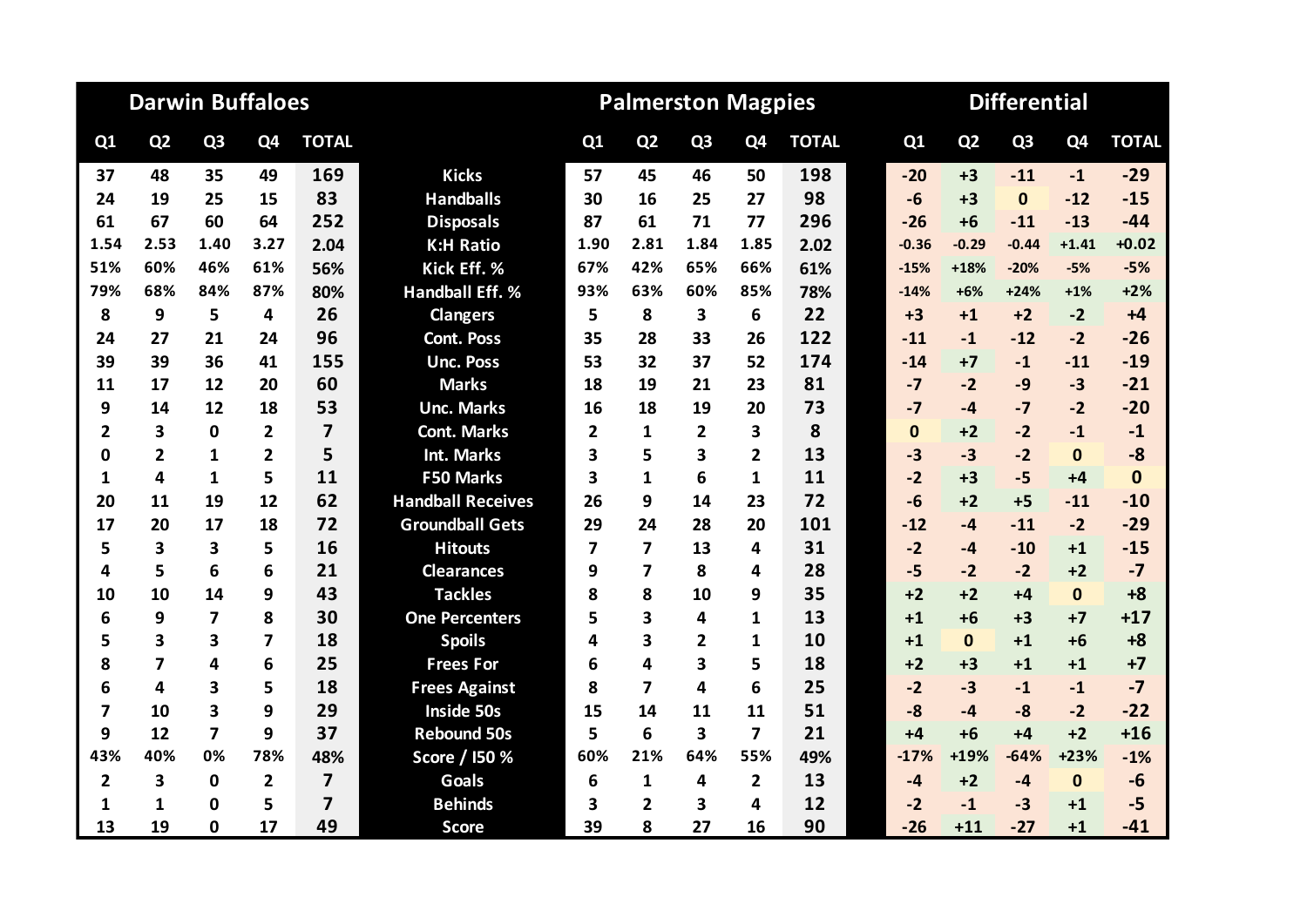| <b>Darwin Buffaloes</b> |       |       |     |     |             |                |           |         |                |                |      |                       |                |       |                |       |            |                |       |           |      |              |       |              |    |              |                |
|-------------------------|-------|-------|-----|-----|-------------|----------------|-----------|---------|----------------|----------------|------|-----------------------|----------------|-------|----------------|-------|------------|----------------|-------|-----------|------|--------------|-------|--------------|----|--------------|----------------|
| <b>Player</b>           | К     |       | D   |     | KE% HE% CLG |                | <b>CP</b> | UP      | М              | UM             | CM   |                       | IM F50M HR GBG |       |                | но    | <b>CLR</b> | т              | 1%    | <b>SP</b> | FF   | FA           | 150   | <b>R50</b>   | G  | В            | <b>SA</b>      |
| 14 L McKenzie           | 17    | 11    | 28  |     | 65% 100%    | -1             | 13        | 15      | 8              | 7              | 1    | 2                     | 0              | 4     | 11             | 1     | 1          | 2              | 2     | 2         | 3    | 0            | 0     | 5            | 0  | 0            | 0              |
| 26 D Gordon             | 18    | 2     | 20  | 56% | 50%         | 2              | 7         | 13      | 5              | 5              | 0    | 1                     | 0              | 5     | 5              | 0     | 1          | 2              | 4     | 2         | 2    | 1            | 1     | 9            | 0  | 0            | 1              |
| 11 T Clarke             | 14    | 5     | 19  | 50% | 80%         | 1              | 6         | 10      | 4              | 4              | 0    | 0                     | 1              | 5     | 3              | 0     | 3          | 1              | 1     | 0         | 3    | 0            | 2     | 2            | 1  | 0            | $\mathbf{1}$   |
| 20 H Brown              | 12    | 7     | 19  | 42% | 71%         | 3              | 9         | 9       | 5              | 5              | 0    | 1                     | 0              | 3     | 8              | 0     | 0          | 2              | 2     | 2         | 1    | 1            | 0     | 8            | 0  | 0            | 0              |
| 31 G Remfrey            | 9     | 6     | 15  | 56% | 83%         | $\mathbf{1}$   | 4         | 12      | 5              | 5              | 0    | 0                     | 0              | 7     | 4              | 0     | 1          | 2              | 1     | 0         | 1    | 0            | 3     | 0            | 0  | 0            | 0              |
| 06 J Stokes             | 5.    | 9     | 14  | 80% | 78%         | 1              | 5         | 10      | 3              | 3              | 0    | 0                     | 0              | 3     | 5.             | 0     | 3          | 3              | 1     | 0         | 0    | $\mathbf{1}$ | 2     | 2            | 1  | $\mathbf{1}$ | 1              |
| 24 C Sharples           | 10    | 4     | 14  | 70% | 75%         | $\mathbf{1}$   | 6         | 8       | 2              | 2              | 0    | 0                     | 0              | 5     | 3              | 0     | 3          | 3              | 2     | 1         | 3    | 1            | 4     | 0            | 1  | $\mathbf{1}$ | $\mathbf{2}$   |
| 12 K Maroney            | 9     | 3     | 12  | 56% | 67%         | 4              | 2         | 11      | 4              | 4              | 0    | 1                     | 0              | 2     | 2              | 0     | 0          | 1              | 5     | 5         | 2    | 2            | 0     | 3            | 0  | 0            | 0              |
| 13 Jackson Clark        | 7     | 5     | 12  | 71% | 80%         | 0              | 0         | 12      | 4              | 4              | 0    | 0                     | 0              | 6     | 0              | 0     | 0          | 1              | 2     | 2         | 0    | $\mathbf{1}$ | 2     | 0            | 0  | 0            | 0              |
| 22 K Kossack            | 7     | 4     | 11  | 86% | 50%         | 1              | 6         | 4       | 1              | 1              | 0    | 0                     | 0              | 2     | 6              | 0     | 4          | 1              | 1     | 0         | 0    | 0            | 4     | 1            | 0  | 0            | 4              |
| 27 I Palmer             | 5     | 6     | 11  | 20% | 100%        | 2              | 6         | 5       | 3              | 1              | 2    | 0                     | 3              | 4     | 4              | 0     | 0          | 1              | 0     | 0         | 0    | 1            | 0     | 0            | 0  | 0            | 0              |
| 02 L Roberts            | 7     | 2     | 9   | 43% | 50%         | 1              | 3         | 5       | 0              | 0              | 0    | 0                     | 0              | 1     | 3              | 0     | 0          | 1              | 0     | 0         | 1    | 1            | 0     | 1            | 0  | 0            | 0              |
| 05 C Abala              | 7     | 2     | 9   |     | 43% 100%    | $\overline{2}$ | 2         |         | $\overline{2}$ | $\overline{2}$ | 0    | $\Omega$              | 0              | 3     | $\overline{2}$ | 0     | 1          | $\overline{2}$ | 0     | 0         | 0    | 0            | 3     | $\mathbf{1}$ | 0  | $\Omega$     | 0              |
| 07 T Eldridge           | 8     |       | 9   | 50% | 100%        | 3              | 3         | 5       | 0              | 0              | 0    | 0                     | 0              | 3     |                | 0     |            | 4              | 2     | 2         | 3    | 2            | 1     | 2            | 0  | 0            | 0              |
| 44 M Campbell           | 7     |       | 9   | 43% | 50%         |                | 6         | З       | 4              | 3              |      | 0                     | 4              | 0     | 3              | 0     | Ω          |                |       | O         |      | 0            |       | 0            | 3  | 3            | 0              |
| 19 B Foster             | 4     |       | 6   | 75% | 100%        | $\Box$         | 4         |         | 3              |                | 2    | 0                     | 1              | 0     | 2              | 0     | O          | 2              | O     | 0         | O    |              | 1     | 0            | 0  |              | 1              |
| 23 P Campbell           | 2     | 4     | 6   | 0%  | 75%         | 0              | 2         | 4       | 0              | 0              | 0    | 0                     | 0              | 4     | 2              | 0     |            | 4              |       | 0         | 0    | 0            | 0     | 0            | 0  | 0            | 0              |
| 32 H Ahmat-Watkins      | 4     |       | 6   | 75% | 100%        | 0              | 3         | 4       | 3              |                |      | 0                     | 2              | 1     | 2              | 0     |            |                | 0     | 0         | Ω    |              | 1     | 0            |    | 1            | 1              |
| 03 J Collinson          | 4     |       | 5   |     | 25% 100%    | 0              |           |         | 2              |                | 0    | 0                     | 0              | 2     |                | 0     | 0          | 0              |       | 0         | 0    | 3            | 2     | 0            | 0  | 0            | 0              |
| 08 X Grant              | 2     |       | 4   | 50% | 50%         | 0              | 2         | 2       | 1              | 1              | 0    | 0<br><b>SOUTH THE</b> | 0              | 1     |                | 0     | 0          | 3              |       |           |      | 0            | 0     | 2            | 0  | 0            | 0<br>vonnonnor |
| 09 A Stokes             | 2     |       | 3   | 0%  | 100%        |                | 3         | 0       | 0              | 0              | 0    | 0                     | 0              | 0     | 2              | 11    |            |                | 2     |           |      |              |       | 0            | 0  | 0            | 0              |
| 30 D Lines              | 1     |       | 2   | 0%  | 100%        | 1              | 2         |         | 0              | 0              | 0    | 0                     | 0              | 1     | 1              | 4     | 0          | 2              | 2     | 0         |      | 1            | 0     | 0            | 0  | 0            | 0              |
| <b>DBFC</b>             | 169   | 83    | 252 | 56% | 80%         | 26             | 96        | 155     | 60             | 53             | 7    | 5                     | 11             | 62    | 72             | 16    | 21         | 43             | 30    | 18        | 25   | 18           | 29    | 37           |    |              | 11             |
| <b>PMFC</b>             | 198   | 98    | 296 |     | 61% 78%     | 22             |           | 122 174 | 81             | 73             | 8    | 13                    | 11             | 72    | 101            | 31    | 28         | 35             | 13    | 10        | 18   | 25           | 51    | 21           | 13 | 12           | 17             |
| <b>Differential</b>     | $-29$ | $-15$ | -44 | -5% | $+2%$       | +4             | $-26$     | $-19$   | $-21$          | $-20$          | $-1$ | -8                    | 0              | $-10$ | $-29$          | $-15$ | $-7$       | $+8$           | $+17$ | $+8$      | $+7$ | $-7$         | $-22$ | $+16$        | -6 | -5           | -6             |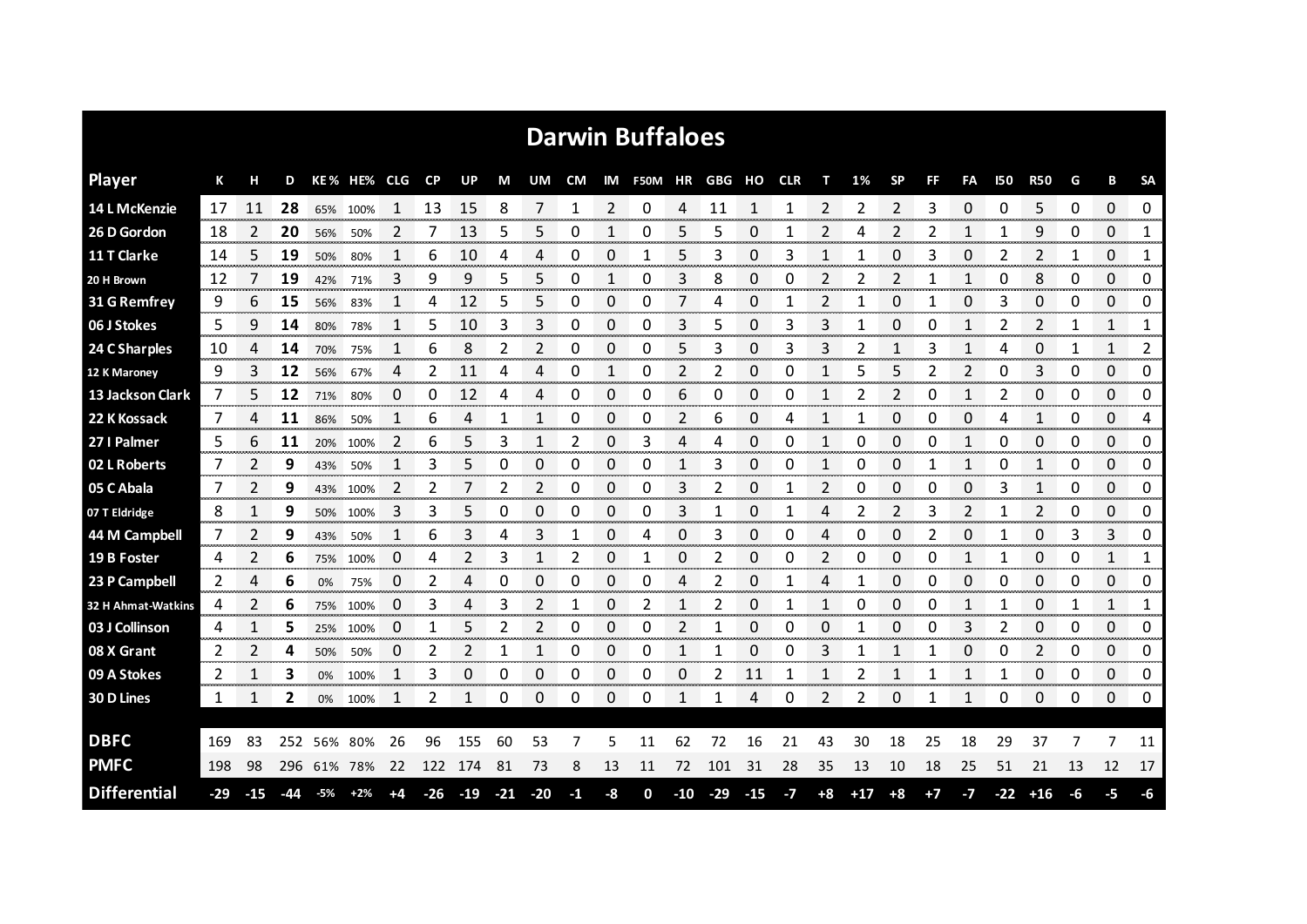| <b>Palmerston Magpies</b> |       |       |       |             |          |            |     |                              |    |    |           |      |                   |    |           |       |            |    |       |           |      |              |           |              |      |              |               |
|---------------------------|-------|-------|-------|-------------|----------|------------|-----|------------------------------|----|----|-----------|------|-------------------|----|-----------|-------|------------|----|-------|-----------|------|--------------|-----------|--------------|------|--------------|---------------|
| <b>Player</b>             | К     | н     | D     |             | KE% HE%  | <b>CLG</b> | CP  | UP                           | М  | UM | <b>CM</b> |      | IM F50M HR GBG HO |    |           |       | <b>CLR</b> | т  | 1%    | <b>SP</b> | FF   | FA           | 150       | <b>R50</b>   | G    | в            | <b>SA</b>     |
| 22 L Marlin               | 22    | 8     | 30    | 64%         | 88%      | 2          | 6   | 22                           | 8  | 8  | 0         | 1    | 0                 | 12 | 6         | 0     | 0          | 1  | 0     | 0         | 0    | 0            | Δ         | 3            | 0    | 0            | 2             |
| 32 R Riddoch              | 16    | 10    | 26    | 69%         | 90%      | 1          | 10  | 17                           | 9  | 8  | 1         | 0    | 1                 | 5  | 7         | 0     | 3          | 1  | 1     | 1         | 2    | 1            | 6         | 1            | 1    | 2            | $\mathbf{2}$  |
| 13 L Grigg                | 18    | 3     | 21    | 50%         | 100%     |            | 11  | 10                           | 5  | 4  | 1         | 1    | 0                 | 5  | 8         | 0     | 5          | 1  |       | 0         |      | 1            | q         | 2            | 2    | 0            | 3             |
| 17 J Cooper               | 13    | 6     | 19    | 69%         | 50%      | 3          | 13  | 7                            | 4  | 4  | 0         | 0    | 3                 | 2  | 12        | 0     | 1          | 2  | 0     | 0         | 1    | 2            | 2         | 0            | 3    | $\mathbf{1}$ | 4             |
| 10 C Baird                | 12    | 5     | 17    |             | 83% 100% | 1          | 5   | 12                           | 9  | 6  | 3         | 4    | 0                 | 3  | 2         | 0     | 1          | 0  | 3     | 3         | 1    | 1            | 0         | 1            | 0    | 0            | 0             |
| 08 L Flanagan             | 10    | 5     | 15    | 90%         | 80%      | 0          | 3   | 12                           | 7  | 7  | 0         | 1    | 0                 | 5  | 3         | 0     | 2          | 1  | 1     | 1         | 0    | 0            | 1         | 3            | 0    | 0            | 0             |
| 12 E Liddle               | 11    | 4     | 15    | 36%         | 75%      | 3          | 8   | 8                            | 3  | 3  | 0         | 1    | 0                 | 4  | 8         | 0     |            |    |       | 0         |      | 2            | 4         | 1            | 0    | 0            | 1             |
| 15 M Sutton               | 9     | 6     | 15    | 22%         | 67%      | 1          | 6   | 9                            | 4  | 4  | 0         | 1    | 0                 | 4  | 5         | 0     | 3          | 3  | 0     | 0         | 1    | 0            | 3         | 2            | 0    | 0            | 0             |
| 20 E Guthrie              | 11    | 4     | 15    | 100%        | 75%      | 0          | 4   | 11                           | 5  | 5  | 0         | 0    | 0                 | 5  | 4         | 0     | 2          | 5  |       | 1         | 1    | $\mathbf{1}$ | 4         | 1            | 0    | 0            | 1             |
| 06 S Lampton              | 8     | 6     | 14    | 88%         | 83%      | 0          | 6   | 8                            | 5  | 5  | 0         | 1    | 0                 | 2  | 6         | 0     | 0          | 0  | 1     | 1         | 0    | 0            | 2         | 1            | 0    | 0            | 0             |
| 21 C Williams             | 8     | 5     | 13    | 38%         | 60%      | 3          | 6   |                              | 5  | 4  | 1         | 0    | 3                 | 2  | 4         | 0     | 2          | 2  | 0     | 0         | 1    | 3            | 3         | 0            | 2    | $\mathbf{1}$ | 0             |
| 33 J Baird                | 9     | 3     | 12    | 56%         | 33%      | 1          | 4   | 8                            | 3  | 3  | 0         | 0    | 1                 | 2  | 3         | 0     | 2          | 3  | 0     | 0         | 2    | 2            | 2         | 0            | 2    | 3            | 1             |
| 35 A Backlund             | 5     | 7     | 12    | 0%          | 71%      | 1          | 7   | 5                            | 2  | 2  | 0         | 1    | 0                 | 2  | 7         | 0     | 0          | 0  | 0     | 0         | 0    | $\mathbf{1}$ | 1         | $\mathbf{1}$ | 0    | 0            | 0             |
| 02 R Warfe                | 6     | 4     | 10    | 83%         | 75%      | 0          | 3   | 7                            | 1  | 1  | 0         | 0    | 0                 | 4  | 2         | 0     | 2          | 3  | 0     | 0         | 1    | 2            | 1         | 0            | 0    | 0            | 0             |
| 19 A Green                | 6     |       | 10    | 50%         | 100%     | 0          | 6   |                              |    |    | 0         | 0    | 0                 | 3  | 5         | 0     | U          |    | 2     | 2         |      | 0            | O         |              | 0    | 0            | 0             |
| 34 D Corbett              | 7     | 3     | 10    | 43%         | 67%      | 0          | 5   | 5                            |    | 2  | 0         | 1    | 1                 |    | 4         | 8     | Ω          |    | O     | 0         |      | 0            |           |              |      | 3            | 1             |
| 28 K Annand               | 2     |       | 9     | 50%         | 86%      | 0          | 5   |                              | Ω  | 0  | 0         | 0    | 0                 | 4  | 4         |       | 0          | 5  | O     | 0         |      |              | O         |              | 0    | 0            | 0             |
| 29 J Shea                 | 6     |       | 8     | 83%         | 100%     |            |     | 6                            | 3  | 3  | 0         | 0    |                   | 2  |           | 0     | 0          | 3  | 0     | 0         | Ω    | 0            | 2         | 0            | 2    | 0            | 1             |
| 09 B McMahon              | 4     | 3     | 7     | 0%          | 100%     |            | 4   | 3                            | 1  |    | 0         | 0    | 1                 | 2  | 4         | 0     | 2          | 1  | 0     | 0         | 0    | 1            |           | 0            | 0    | $\mathbf{1}$ | 0             |
| 11 W Rowbottom            | 5     | 2     | 7     | 40%         | 50%      |            | 4   | 3                            | 0  | 0  | 0         | 0    | 0                 | 3  | 4         | 21    | 2          | 0  |       |           | 0    | 1            | 1         | 0            | 0    | 0            | 1<br>ononono. |
| 16 B Ugle                 | 4     |       | 5     | 75%         | 0%       | 0          | 3   | 2                            | 4  | 2  | 2         |      | 0                 | 0  |           |       | 0          | 0  |       | 0         | 0    | 3            | 2         | 0            | 0    | 0            | 0             |
| 01 K Groves               | 1     | 0     | 1     | 0%          | #####    | 0          |     | 0                            | 0  | 0  | 0         | 0    | 0                 | 0  | 0         | 0     | 0          | 0  | 0     | 0         |      | 2            | 1         | 0            | 0    | 0            | 0             |
|                           |       |       |       |             |          |            |     |                              |    |    |           |      |                   |    |           |       |            |    |       |           |      |              |           |              |      |              |               |
| <b>PMFC</b>               | 198   | 98    | 296   |             | 61% 78%  | 22         | 122 | 174                          | 81 | 73 | 8         | 13   | 11                | 72 | 101       | 31    | 28         | 35 | 13    | 10        | 18   | 25           | 51        | 21           | 13   | 12           | 17            |
| <b>DBFC</b>               | 169   | 83    |       | 252 56% 80% |          | 26         | 96  | 155                          | 60 | 53 | 7         | 5    | 11                | 62 | 72        | 16    | 21         | 43 | 30    | 18        | 25   | 18           | 29        | 37           | 7    | 7            | 11            |
| <b>Differential</b>       | $+29$ | $+15$ | $+44$ | +5%         | $-2%$    | -4         |     | $+26$ $+19$ $+21$ $+20$ $+1$ |    |    |           | $+8$ | 0                 |    | $+10$ +29 | $+15$ | $+7$       | -8 | $-17$ | -8        | $-7$ | $+7$         | $+22 -16$ |              | $+6$ | $+5$         | $+6$          |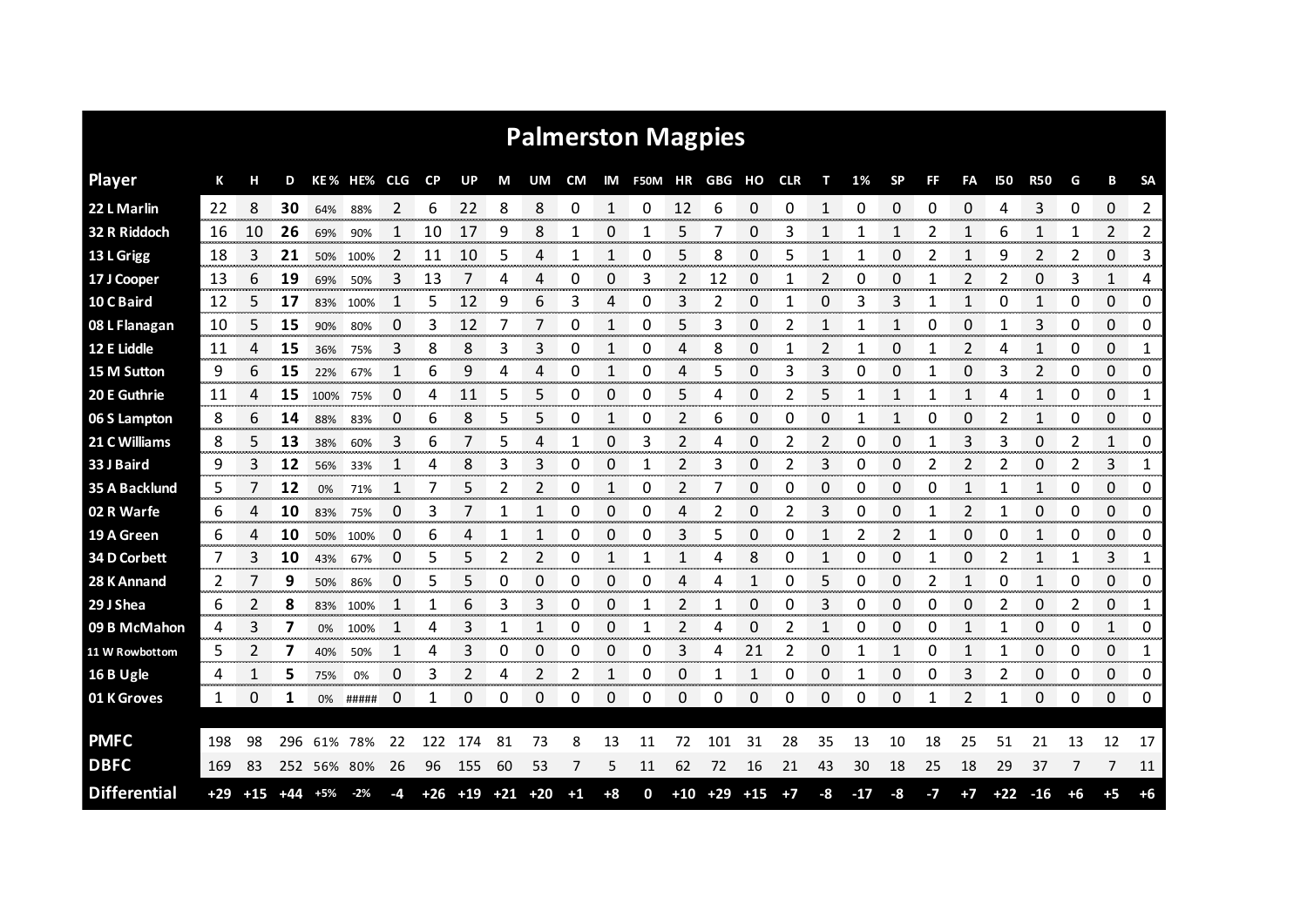|                        | <b>Score Sources</b> |                   |  |  |  |  |  |  |  |  |  |
|------------------------|----------------------|-------------------|--|--|--|--|--|--|--|--|--|
|                        | <b>DBFC</b>          | <b>PMFC</b>       |  |  |  |  |  |  |  |  |  |
| <b>Turnover</b>        | 6.3.39               | 8.8.56            |  |  |  |  |  |  |  |  |  |
| <b>Stoppage</b>        | 1.3.9                | 5.4.34            |  |  |  |  |  |  |  |  |  |
| Kick In                | 0.1.1                | 0.0.0             |  |  |  |  |  |  |  |  |  |
| <b>TOTAL</b>           | 7.7.49               | 13.12.90          |  |  |  |  |  |  |  |  |  |
|                        |                      | Defensive 50      |  |  |  |  |  |  |  |  |  |
| <b>Turnover</b>        | 2.2.14               | 1.2.8             |  |  |  |  |  |  |  |  |  |
| <b>Stoppage</b>        | 0.0.0                | 0.0.0             |  |  |  |  |  |  |  |  |  |
| <b>Kick In</b>         | 0.1.1                | 0.0.0             |  |  |  |  |  |  |  |  |  |
| <b>TOTAL</b>           | 2.3.15               | 1.2.8             |  |  |  |  |  |  |  |  |  |
|                        |                      | <b>Midfield</b>   |  |  |  |  |  |  |  |  |  |
| <b>Turnover</b>        | 3.1.19               | 7.5.47            |  |  |  |  |  |  |  |  |  |
| <b>Centre Bounce</b>   | 0.2.2                | 1.2.8             |  |  |  |  |  |  |  |  |  |
| <b>B/ARC Stoppages</b> | 1.1.7                | 3.1.19            |  |  |  |  |  |  |  |  |  |
| <b>TOTAL</b>           | 4.4.28               | 11.8.74           |  |  |  |  |  |  |  |  |  |
|                        |                      | <b>Forward 50</b> |  |  |  |  |  |  |  |  |  |
| <b>Turnover</b>        | 1.0.6                | 0.1.1             |  |  |  |  |  |  |  |  |  |
| <b>Stoppage</b>        | 0.0.0                | 1.1.7             |  |  |  |  |  |  |  |  |  |
| <b>TOTAL</b>           | 1.0.6                | 1.2.8             |  |  |  |  |  |  |  |  |  |